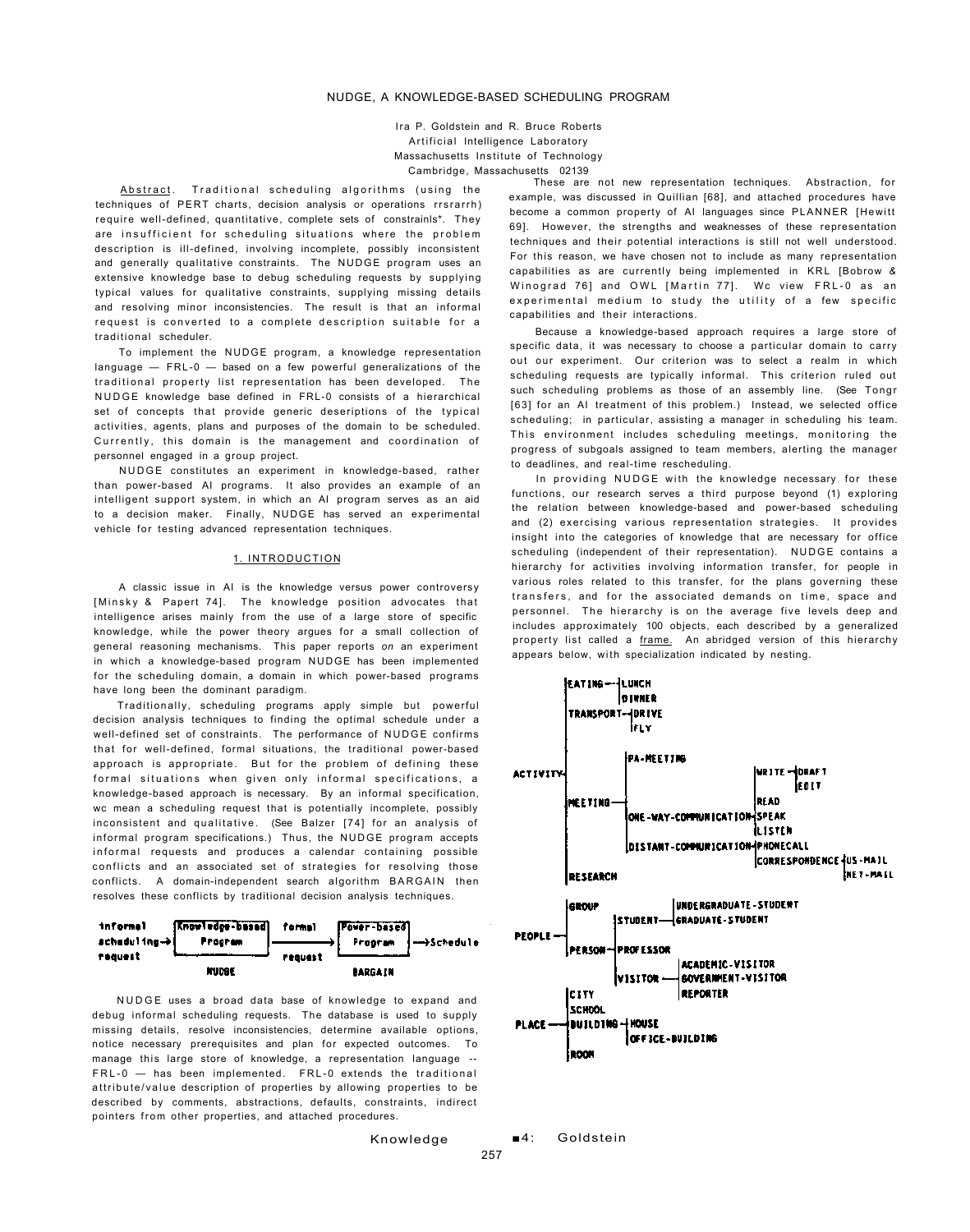

The term "frame" as used in FRL-0 was inspired by Minsky's [7.5] development of frame theory . Frame theory contends that (!) intelligence arises from the application of large amounts of highly specific knowledge, at opposed to a few general infercnong mechanisms, and (2) this is accomplished through the use of a library of frames, packets of knowledge that provide descriptions of typical objects and events. These descriptions contain both an abstract template providing a skeleton for describing any instance and a set of defaults for typical members of the class. The defaults allow the information system to supply missing detail, maintain expectations, and notice anomalies.

We have yet to investigate with equal care related area\* of knowledge not strictly involved in scheduling the information flow between members of a research team — this includes space allocation, budgeting, and travel scheduling. The last of these is the focus of the GUS system developed by Robrow ct al [76]. Gus IS is a framebased dialog system that addresses many of the issues raised here. The major difference is that GUS focusses on the use of frame representations to support dialog comprehension while NUDGE focusses on their use to support sophisticated scheduling.

Finally, although developed for the office scheduling domain, the NUDGE knowledge base does have a broader applicability. The use of a hierarchy of successively more abstract concepts allows highly specific information to be clearly segregated from more general facts about the world. Furthermore, some of the concept hierarchies such as those for time and place apply *in toto* to many other applications.

# 2. SCENARIO

The following request is typical of those understood by NUDGE.

## (SI) *NUDGE\* schedule a meeting with Bruce for next Tuesday.*

SI is an informal specification in that such facts as the following are left unsaid:

> Where the meeting is to be held. Which Tuesday is next Tuesday. What time on Tuesday is preferred. How long the meeting is should last. Whether there arc any prerequisites. What to do if Rruce is unavailable.

As such it is typical of the requests made by people of one another. Given a knowledge of the individuals involved, their roles and the context, NUDGE expands SI to the more complete S1\ where the added information is in italics.

(SI') I UNDERSTAND YOUR REQUEST TO MEAN: SCHEDULE A MEETIN G WIT H BRUCE *AND ME AT 3 IN THE AFTERNOON*  NEX T TUESDA Y *ONE WEEK FROM TOMORROW LASTING ONE HOUR IN MY OFFICE TO DISCUSS THE PERSONAL ASSISTANT PROJECT.* 

When processed by the the language comprehension component of NUDGE [Bullwinkle 77], SI causes the construction of a frame gcstalt, a data structure of instantiated frames containing all information in SI\*. (The actual text of SI\* is generated by the text output procedures associated with the frames in this gestalt.)

The knowledge-based phase of the scheduling concludes with the conversion of the information in the frame gcstalt to a calendar containing possible conflicts and an associated set of strategies for

resolving those conflicts. The BARGAIN program then reports the highest utility compromise to the user.

(RI) YOUR PREFERRED TIME FOR MEETING WITH BRUCE ON TUESDAY IS ALREADY FILLED BY A MEETING WITH MARK. HOWEVER, MARK'S PURPOSE IS TO DISCUSS LANGUAGE RESEARCH AND CANDY IS AVAILABLE. SHALL I RESCHEDULE MARK TO SEE HER INSTEAD.

Mark's purpose is not specifically to se Ira, and hence, a member of Ira's group can be substituted to see Mark. Observe that access to a diverse set of scheduling strategies has made it unnecessary to juggle the possible time of the meeting between Ira and Rrucc, producing a compromise not entirely satisfactory to cither. Instead, a sufficiently broad perspective has allowed NUDGE to identify the option of finding an alternative participant by referencing the purpose of the conflicting appointment. A knowledge-based phase in the scheduling thus avoids the myopia a purely power-based approach can exhibit. Continuing the scenario:

(52) *Yet.* 

(R2) THE MEETING WITH BRUCE IS SCHEDULED. SHOULD BRUCE PREPARE A WRITTEN PA PROGRESS REPORT?

(53) *Yes.* 

(R3) I WILL REMIND BRUCE ABOUT THE REPORT.

Section 3 describes the frame gcstalt representing NUDGE's completion of the SI request. Section 4 discusses the representation techniques of FRL-0 supporting the creation of the gcstalt. Section 5 analyzes the underlying knowledge of activities and individuals represented with these techniques.

# 3. THE FORMATION OF FRAME GESTALTS

A frame gestalt consists of a set of generic frames, instantlated appropriately for a particular scheduling request. The generic frames are selected on the basis of clues implicit in the scheduling request; knowledge-based reasoning begins with a recognition process. Information missing in the request is then computed from defaults, constraints, and procedures -- all associated with these generic frames. For SI, the gcstalt includes the frames shown below, with daughters of a frame representing its specializations. Many other interrelations among these frames arc not shown.



The goal of the knowledge-based phase is to compute this frame gestalt.

The input to the gestalt formation process is a set of partially instantiated frames representing the information actually present in the informal request. This input is generated by a natural language front end consisting of the Wait-and-See-Parser developed by M. Marcus [76] and a frame-based semantics designed by C Bullwinkle [77]. There are four partially instantiated frames: MEETING37 , SCHEDULE21, INTERVAL17 , MOMENT54.

MEETING37 is the frame for the proposed meeting and initially contains information regarding the participants and time of the event extracted from the English request.

Knowledge ftepr.-U: Goldstein 258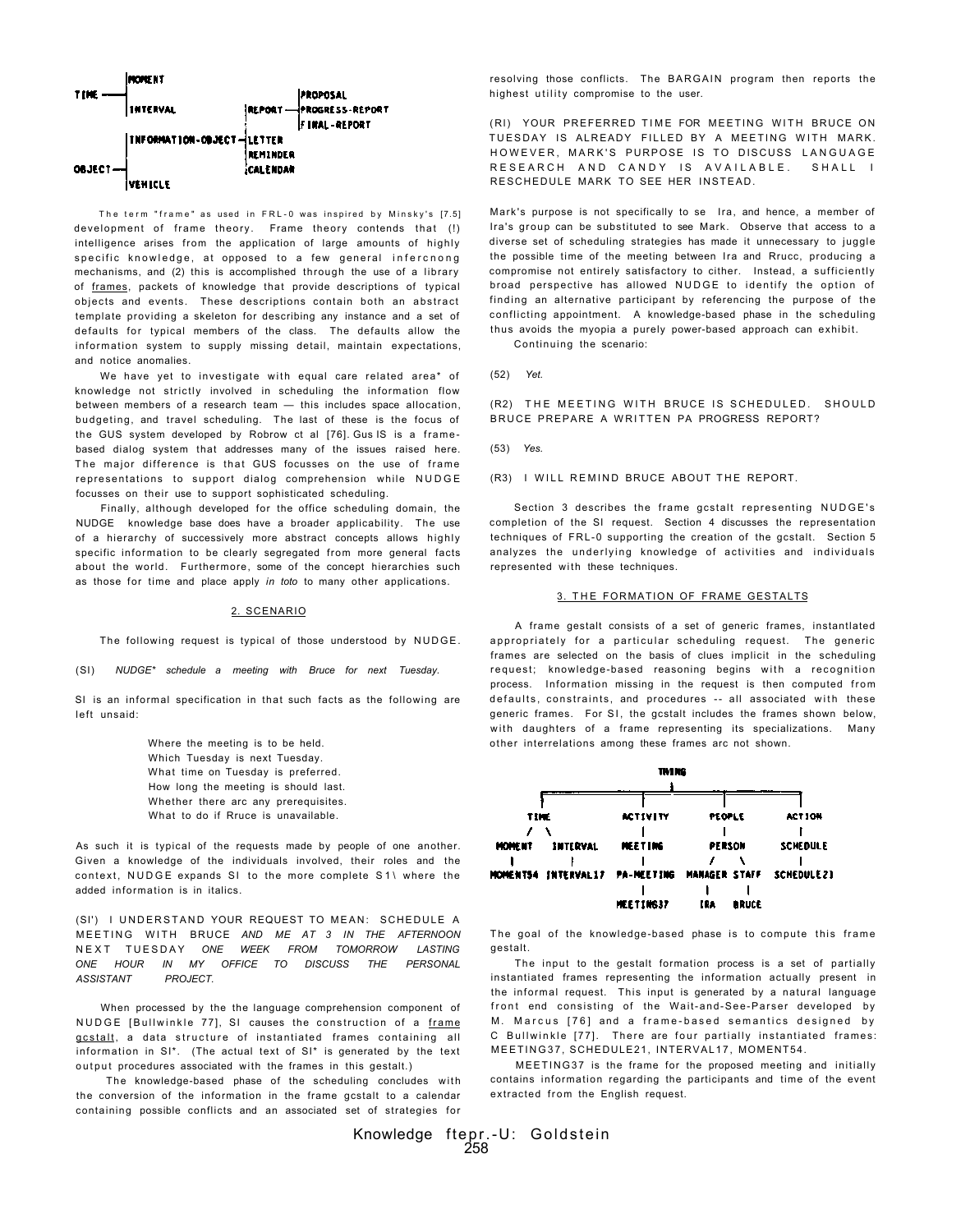MEETING 37

| AKO        |            | SVALUE FA-MEETING [SOURCE: PRAGMATICS SI] |                         |  |
|------------|------------|-------------------------------------------|-------------------------|--|
| <b>WHO</b> | SVALUE IRA |                                           | ISOURCE: PRAGMATICS SIL |  |
|            |            | <b>BRUCE</b>                              | ISOURCE: SEMANTICS SII  |  |

MEETINC37 reports that the participants arc Bruce and Ira. Bruce it known from the semantic interpretation of SI, while Ira is inserted on the basis of pragmatics, i.e. that the person requestmr the meeting wishes to be included among the participants. MEETINC37 has been identified by pragmatics as A-KIND-OF (AKO) PA-MEETING on the basis of knowledge regarding the common activities of Ira and Bruce. Had no such special knowledge existed, the sentence would simply have triggered an instance of the MEETING frame.

The first element of these frame structures is the name of the frame name and each remaining item is a slot. Each slot has one or more values, explicitly marked by the IVALUE facet. A frame is thus simply a multi-level association list. The semantics of attached procedures and inheritance is enforced by the access functions.

# 4. REPRESENTATION TECHNOLOGY

The formation of a frame gcstalt occurs by expanding the the frames extracted from the initial request in terms of the knowledge stored in the FRL database. This section discusses this process in terms of the contributions made by six representations techniques embedded in FRL-0: comments, abstraction, defaults, constraints, indirection and procedural attachment.

O Comments. The first generalization of property lists in FRL - 0 is the inclusion of comments attached to values. Comments are used in these examples to record the source of the value in each slot. So far, the only *tourcc* is the semantic and pragmatic interpretation performed by the language comprehension process. Alternative sources are inferences made by attached procedures and inherited properties. Other kinds of commentary provide numerical utilities for use by the scheduler, and describe differences between multiple procedural methods attached to the same slot.

This commentary provides guidelines both for BARGAIN to judge the reliability and and strength of various constraints and for NUDGE to debug inconsistencies arising from conflicting contributions by different frames during the gcstalt formation process. The former would arise if conflicts existed between the generic information of the IRA and BRUCE frames, while the Litter is exemplified by Si being part of a dialog. The sentence "The meeting should be tomorrow in my office." would override the default suggested by generic knowledge. Our use of commentary to guide a debugging process derives from research by Sussman [73] and Goldstein [74].

Self-knowledge, in the form of machine understandable annotations, also facilitates the system's ability to explain its inferences to a user. This is critical if the user is to become confident in the system's capabilities.

*(2)* Abstraction. The second property list generalization is to allow information to be inherited between concepts. In essence, this is an implementation of Quillian's SUPERCONCEPT pointer, but between property lists rather than nodes in a semantic net. For example, details of the meeting between Bruce and Ira are inherited from a generic description of PA-MEETINGs. This description includes answers to such questions as where such meetings are typically held, when, why, who is involved, what prerequisites are required and what consequences result.

Since the answers to some of these questions is clearly applicable to a broader set of activities than meetings of the PA-GROUP, the information is distributed in a hierarchy of successively more general frames, thereby achieving both power and economy.

Each frame points to its generalization by means of its AKO slot. The process by which information in a generic frame is acquired by a specialised instance of that frame is called inheritance. MEETING37, for example, inheriU information from its generalisation, the PA-MEETIN C frame.

| <b>PA-MEETING</b> |                 |                                       |
|-------------------|-----------------|---------------------------------------|
| AKO               | <b>SVALUE</b>   | MEETIN6                               |
| <b>WHY</b>        | SVAIUF          | PA-PROJECT                            |
| <b>WHERE</b>      | SOFFAULT        | AI-PLAYROOM                           |
| <b>WHEN</b>       | SOEFAULT        | ((ON FRIDAY) (FOR 1 HOUR))            |
| <b>WHO</b>        | <b>SOFFAULT</b> | [ROLE: MANAGER]<br>IRA                |
|                   |                 | [ROLE: FRL]<br><b>BRUCE</b>           |
|                   |                 | [ROLE: SEMANTICS]<br>CANOY            |
|                   |                 | <b>IROLE: SYNTAXI</b><br><b>MITCH</b> |

(3) Defaults. The third generalisation that naturally accompanies a hierarchy of frames is default information, as the slots of a generic activity typically supply default answers to the common questions asked about such events. The utility of such default information was a major insight of Minsky's original frames research. Their use »s prevalent throughout the NUDGE database, and give the scheduler much of its power.

For example, PA-MEETING supplies the information that such activities typically involve four people, occur on Fridays in the AI Lab Playroom and last one hour. The IDEFAULT atom distinguishes defaults from values. We shall refer to the different kinds of information associated with a slot as its facets. The role commentary information associated with the participants of PA-MEETINGs is used by the PERSON-SWAPPING scheduling strategy of the BARGAIN program. (Managers are optimistically defined to know all of the team members\* roles.)

In forming a frame gestalt, the defaults of superior frames are used unless they are overridden by information from a more reliable source, such as the explicit constraints of the original request. Thus , the WHERE default would apply to the MEKTING37 gestalt. The WHEN default, however, is overridden by the explicit request in SI that the meeting occur on Tuesdav.

Defaults arc also useful to the natural language understanding system by supplying expectations that aid the parser and semantics m processing ambiguity and ellipsis. However, we do not develop that application here.

*W* Constraints. A knowledge representation language must accommodate descriptions of properties if it is to support the recognition of new instances of a generic concept. FRL-0 allows constraints to be attached to a slot by means of facets for requirements and preferences. These constraints are illustrated in the MEETINC frame, which is the immediate generalization of PA-**MEETING** 

MEETING

| AKO        | SVALUE   | ACTIVITY |                                         |  |  |
|------------|----------|----------|-----------------------------------------|--|--|
| <b>WHO</b> | SREQUIRE |          | (EXISTS ?WHO (HAS-ROLE 'CHAIRMAN))      |  |  |
| WHEN       | SPREFER  |          | (NOT $(>$ (DURATION 7WHEN) (HOUR 1.5))) |  |  |

Requirements arc predicates which must be true of the values in a slot. Preferences can be relaxed vet leave a valid slot. The IREQUIRE facet of MEETING stipulates that a chairman he present at all meetings. The IPREFER facet states that meetings should not last longer than 90 minutes.

It is possible to collapse defaults, preferences and requirements into a single CONSTRAINT facet. However, we have found it convenient to preserve the distinction, given the use of these facets by a scheduler. Requirements cannot be relaxed. Preferences, however, can be negotiated. Defaults are preferences that offer specific alternatives, rather than acting as predicates on a set.

KRL's development of "perspectives" in which a frame is described from a particular viewpoint is a more elaborate kind of constraint than we typically employ. While a frame pattern matcher can, in essence, specify a perspective, we have not generally used such a device for the narrowly defined world of office scheduling. Whether an extended description mechanism will be needed for more complex applications remains to be seen. Our current plans are to see where FRL-0 fails before we incorporate more powerful, but more complex techniques.

Knowledge R\*pr 259 Golstein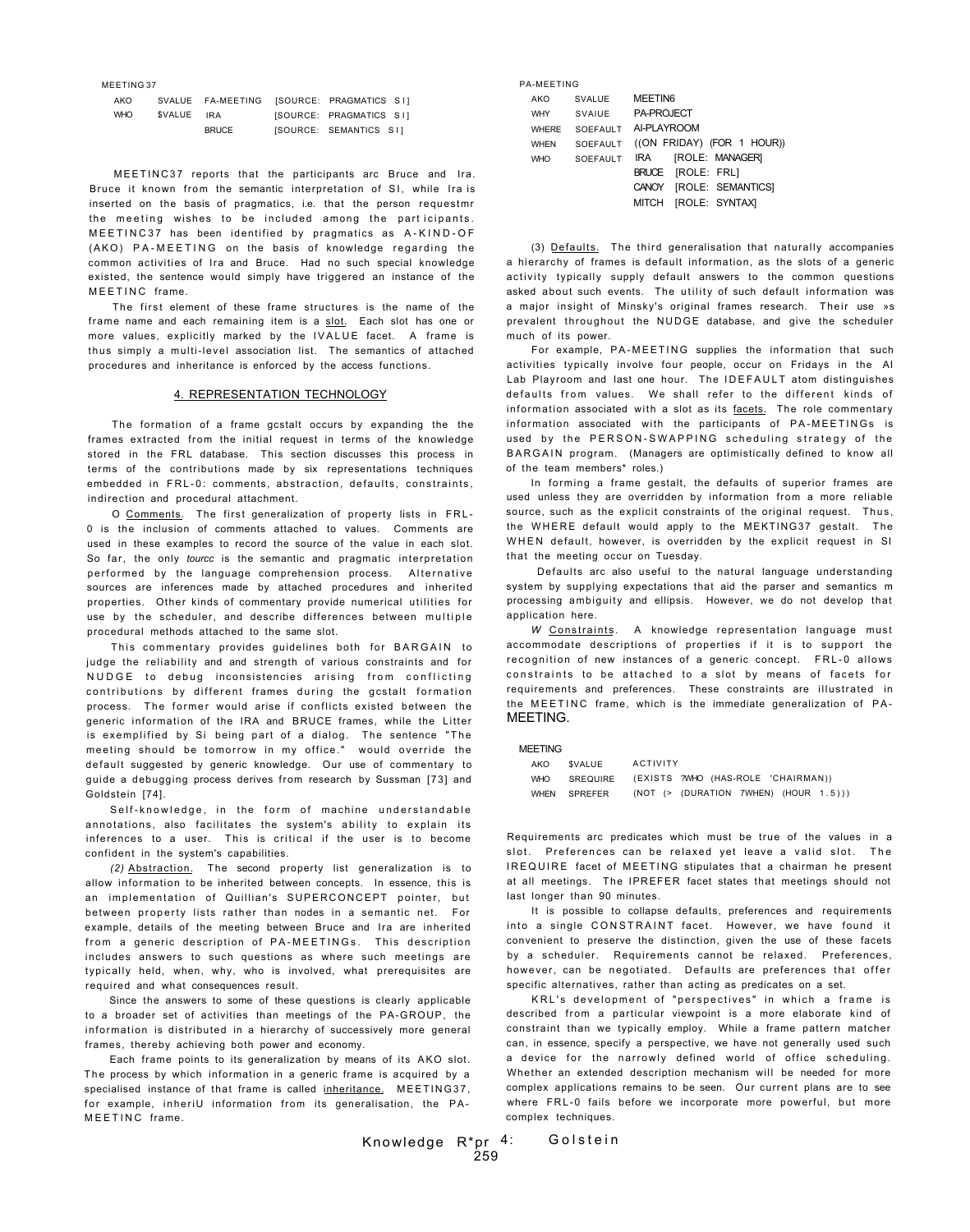(5) Indirection. Not all of the relevant description of MEETING37 is contained in abstractions of the meeting ronrrpi. Frames in orthogonal hierarchies also supply constraints. For example, activities involve agents, and the frames for these agents have relevant information. The frame system has separate hierarchies for activities and people, interconnected by indirection. The IRA frame exemplifies this.

### m

| . .               |                 |                      |
|-------------------|-----------------|----------------------|
| AKO               | <b>SVALUE</b>   | PERSON               |
| (MEETING WHEN)    | SPREFER         | (OURING AFTERNOON)   |
|                   |                 | (ON FRIDAY)          |
| (MEETING WHERE)   | <b>SDEFAULT</b> | <b>NE43-819</b>      |
|                   | SPREFER         | (IN 545-TECH-SOUARE) |
| (PA-MEETING WHEN) | <b>SDEFAULT</b> | (AT 3 PM)            |
|                   |                 | (AT 10 AM)           |
|                   | SPREFER         | (ON TUESDAY)         |
|                   |                 |                      |

The first atomic slot identifies Ira as a person. The remaining nonatomic slots (ie, slots with compound names) provide information regarding various activities with which IRA is typically involved. For example, in general IRA prefers MEETINGS on Friday afternoons in his office. This information is not stored directly in the activity frame since it not generically true for the activity, but only applicable when IRA is involved. IRA's default of NE43-819 as the place to hold meetings supplies the value of the WHERE slot of MEETING37

The indirect information appears in the frame gestalt if both the agent and activity frames arc triggered. For SI, triggering IRA and MEETING together resulted in the frame gestalt supplying the missing information regarding the location of the meeting. Thus, indirection provides links between different hierarchies, extending the frame system to include a network of contingent facts.

Indirection is a simplified kind of mapping between concepts. FRL differs from MERLIN [Moore & Newell 73] (in whieh general mapping is allowed) by providing a restricted but more structured environment. Mapping occurs, in essence, only between agent ami activity frames through indirection and between concept and superconcept frames through inheritance.

(6) Procedural attachment. A knowledge representation must allow procedural as well as declarative knowledge. Procedural attachment provides this capability in FRL-0.

There are typically three kinds of procedural attachment, ami all are provided in FRL-0. These are if-added, if-ncedcd, and if-rcmow-d methods. A difference from traditional AI languages is that three procedures are attached to the slots of a frame rather than to assertions of an arbitrary form. FRL-0 is thus a more structured environment than languages like PLANNER and COWIVKH [McDermott & Sussman 72]. Providing a mechanism for triggering arbitrary procedures by adding a value to a slot supports the fundamental operation of FRL-0 which is instantiation; that is, creating an instance of a frame and filling in values for its slots.

For example, when the time of MEETINC37 is arranged (a value of the WHEN slot is assigned) its name is entered in a calendar for easy reference. The method for doing this is supplied by the WHEN slot of the ACTIVITY frame.

# **ACTIVITY**

| AKO        | SVALUE            | TH I MG                         |
|------------|-------------------|---------------------------------|
| <b>VHO</b> | <b>SREGUIRE</b>   | (AKO PERSON)                    |
|            | <b>SIF-MEEDED</b> | <b>[TYPE: REQUEST]</b><br>(ASK) |
|            |                   | (USE TOPIC) [TYPE: DEDUCE]      |
| WHEN       | <b>SIF-ADDED</b>  | (ADD-TO-CALENDAR)               |
|            | SREQUIRE          | (AKO INTERVAL)                  |

ACTIVITY also illustrates if-ncedcd methods. These methods •How access to arbitrary procedures for supplying values. For example, examine the WHO slot of ACTIVITY. There are two ifneeded methods there. The first, (ASK), is a function that requests

the value from the user. Its purpose is indicated by the comment TYPE: REQUEST. The other method, (USE TOPIC), attempts to deduce the participants by accessing the WHO slot of the frame provided as the value of the TOPIC The comment on this method indicates that it is of TYPE: DEDUCE. The TYPE comments are used by the function controlling the overall instantiation process (the if-ncedcd method of INSTANCE in THING, which all frames inherit) Their function is to allow deductive methods to be used in preference to interactive requests if possible.

If-needed methods have widespread use. Defaults can be viewed as a special kind of if-ncedcd method, so useful and widespread that a special facet of a 6lot is devoted to it. Idiosyncratic forms of inheritance (using other than the AKO link) can be imbedded in an ifnecded method for appropriate slots.

Attached procedures are also used to maintain the integrity of the database. For example, AKO and INSTANCE are slots that provide a two-way link between a frame and its generalisation. This linkage is maintained by a pair of if-added and if-removed methods. The procedures which implement this mechanism appear in THING, the most general frame in NUDGE.

### THING

| AKO      | \$1F-ADDED         | (ADD-INSTANCE)      |
|----------|--------------------|---------------------|
|          | <b>SIF-REMOVED</b> | (REMOVE-INSTANCE)   |
| INSTANCE | SIF-NEEDED         | (INSTANTIATE-FRAME) |
|          | <b>SIF-ADDED</b>   | (ADD-AKO)           |
|          | <b>SIF-REMOVED</b> | (REMOVE-AKO)        |

Subtleties. We conclude our discussion of FRI.-O as a representation language with a consideration of first some of the subtleties involved in the use of these six techniques and then some of FRL-O's current limitations.

### There i<sup>\*</sup> more than one kind of inheritance.

Additive and restrictive inheritance arc two kinds of inheritanre strategics that correspond to two common forms of specialization. Additive inheritance is appropriate where specialization adds new noncontradictory facts to the more general concept. Restrictive inheritance is appropriate where specialisation overrides the information contained in the more general concept. Commentary is employed to inform the inheritance mechanism whether to stop or to continue up an AKO chain once the first datum is found.

### 2. *Method\* can conflict.*

Procedural attachment can be troublesome. For example, care must be taken to avoid loops: a method in slot A may add a value to slot B that in turn adds a value to slot A. An endless loop results. We handle this by using comments to describe the source of information. It is up to the individual method to access this commentary.

Scheduling multiple methods associated with a single slot may be required, when the methods have an a implicit order. Currently, the frame system executes the methods in a fixed order. If more subtle ordering is required, the user must combine the methods into a single procedure, with this method responsible for performing the proper ordering.

### *3. The dittinction between value and requirement i\* not nhnrp.*

Requirements have been presented as predicates to filter out unwanted values. To the extent that NUDGE can reason directly from them, however, they can be used in place of values. For example, an if-needed procedure can use the requirement to select the generic category when instantiating a new frame to fill a slot.

# 4. A frame it more than the turn of iff parts.

In our initial conception of a frame system, we did not provide for a SELF slot to contain idiosyncratic information about the frame itself. Our hypothesis was that all of the information in the frame could be represented in the individual slots. However, the need arose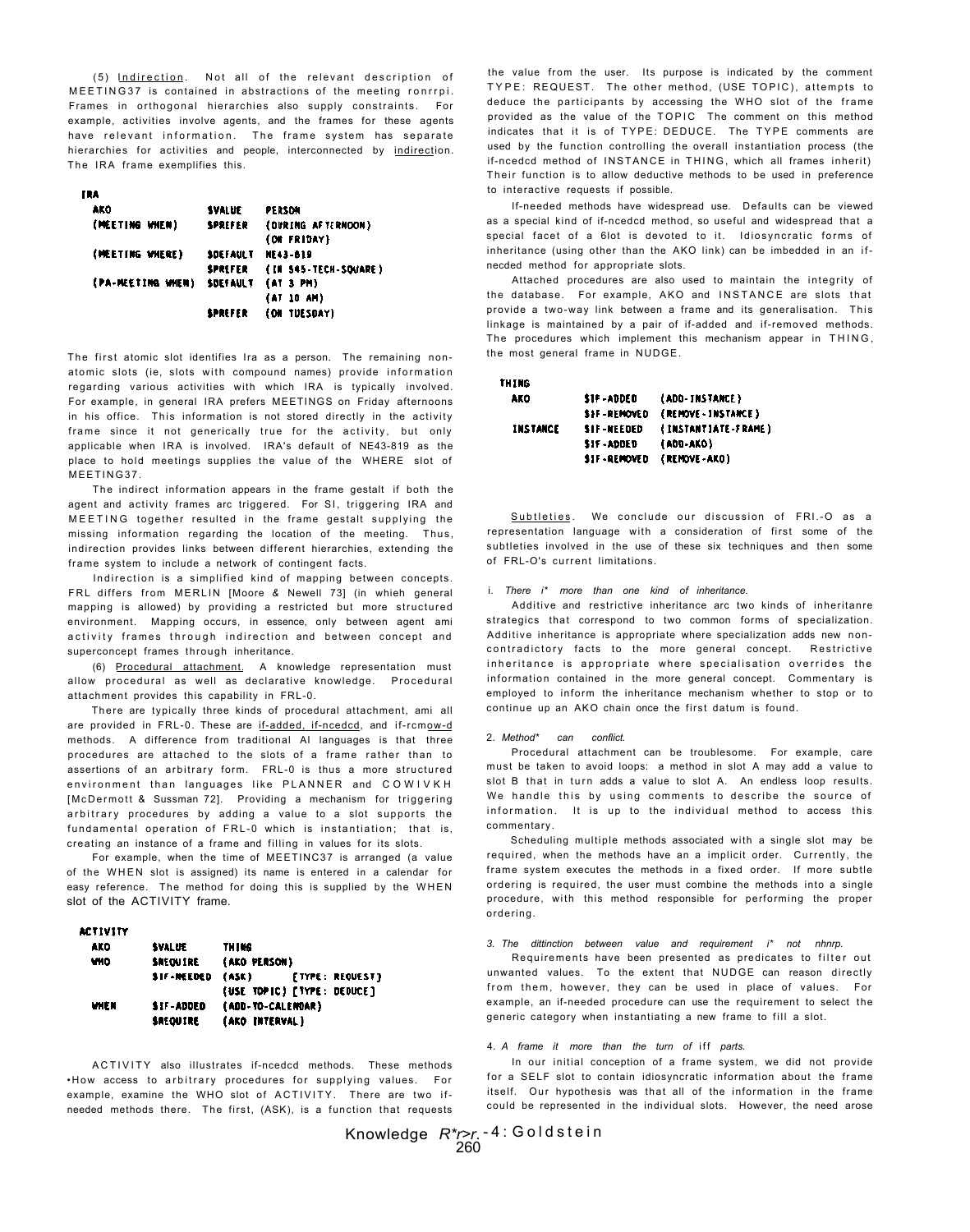to represent global information about the frame, not local to any slot. Two examples are knowledge of how to print the frame in English and knowledge of the preferred order in which to instantiate the solts of the frame. For these reasons, a SELF slot was introduced with a set of facets appropriate to the various classes of global information it contains. At present these include a SDISCIJSS facet which contains a procedure for describing the frame in prose, and an SORDER facet which contains a procedure that orders the slots at the time of instantiation.

# 5. *Inheritance of valuet and default\* can conflict.*

A given slot may have both a default and a value in it\* generalization frame. Which should dominate? Currently, the frame system treats values as more important than defaults, so all of the values of superior frames are checked before a default is accepted. However, this may not be appropriate in all cases. When it is not, the user of the frame system can obtain complete control by asking for the full heritage of the slot, i.e. all of the facets for the slot in the current frame and its superiors. The user can then select the desired datum.

Limitations. The following are limitations of version 0 of FRL.

- 1. No provision is made for multiple worlds in the frame system, although the BARGAIN program can consider alternative calendars.
- 2. Procedures cannot be attached to arbitrary forms, but only to values. For example, there is no way to have a procedure irigger when a new requirement is added.
- 3. Arbitrary data structures cannot be asserted. Only information of the form "frame, slot, facet, datum, comment" can be placed in a frame.
- 4. Hash coding is not currently used. Hence, it is expensive to find all the frames with a slot of a given name and even more expensive to find all the frames in which a given value appear\*
- 5. Comments cannot be associated with arbitrary parts of a frame, but only cither with individual data or the SELF slot of the frame. There is no way to associate a comment with a sublet of the slots.
- 6. Mapping between frames is restricted to matching slots. A generalized mapping function, as in MERLIN [73] wherein one slot can be mapped to another, is not allowed.

Eventually, we may find that the more sophisticated capabilities of CONNIVER, MERLIN, KRL, or OWL arc needed. But the rapid rise and fall of PLANNER argues for caution in the introduction of complex new techniques. We plan to introduce additional techniques only as the simple generalized property list scheme of FRL-0 proves inadequate. At present, FRL is adequate to represent the knowledge described in the next section which comprises the basis of us scheduling expertise.

### 5. EPISTEMOLOGY OF SCHEDULING

NUDCE's ability to expand informal scheduling requests arises from the recognition of the request as an instance of various generic frames. This section provides snapshots of this generic knowledge, which includes frame hierarchies for activities, people, time, and plans.

(1) Activities. Most activities known to NUDGE involve information transfer. They span a set of events central to the scheduling domain and interesting in the subtleties they introduce for successfully debugging conflicting schedules. The "activity" subtree of the frame hierarchy shown earlier illustrates these information transfer activities and their disposition along generalisation chains.

The use of concept hierarchies is an alternative to the unstructured set of primitives proposed by Schank [73]. We find this approach powerful in that it facilitates the recognition of new objects and allows fine distinctions to be readily made. To illustrate the first point, SI could have been treated as referring to an instantiation of the MEETING frame, in the absence of recognizing a meeting between Bruce and Ira as a PA-MEETING. Later, if additional information allows this recognition, the AKO pointer of MEETING37 would simply be adjusted to point to PA-MEETING. Otherwise no change is needed.

The fine distinctions between information transfer activities represented in the activity hierarchy guides the time of scheduling, the preparations required, and the pattern of the consequences. A phone call need not be scheduled for a precise time while a formal meeting must. We find a separate frame useful, rather than representing phone and mail as different instruments to a single communication activity (as might be Schank's approach) because other information is clustered around the choice of means. A letter requires more preparation time than a phone call, implies a certain delay in communication, and leaves open whether a response will be received.

(2) People. Beyond the straightforward record of pertinent facts about a person -- their name, address, phone number, office -- lies the need to capture the alternate roles people play in different situations. Roles exists in their own abstraction tree. For scheduling purposes, the roles define an order of importance that dictates, in the case of conflicting defaults and preferences, the order in which they should be relaxed. Acquiring properties by virtue of playing a role is identical to inheriting information as a specialized instance of a frame; the AKO/INSTANCE links define the path along which this information flows. A particular feature of roles is that they are often transitory and conditional on the type of activity.

Originally, we maintained a strict hierarchy in FRL with each frame pointing to a single abstraction. Recently, we have allowed multiple AKO links. The motivation was that it appeared natural for a person to inherit from several roles. For example, in a given situation, Ira may be both a visitor and a professor. Insofar as the information inherited from multiple parents is non-conflicting, no difficulty arises from this bifurcation in the AKO path. If there is a conflict, it shows up in the frame gestalt with comments indicating the various sources of the conflicting information. It is up to the process using the gestalt to decide on a resolution.

For example, as a professor, Ira's preferences with respect to a meeting time would take precedence over a student. As a visitor to another university, they would not. The techniques for debugging schedules take account of this, treating the VISITOR role as overriding the PROFESSOR role.

People can be members of groups. A group has many of the same characteristics as a person insofar as it can appear in the WHO slot of an activity and may have its own "personal" facts: a name, an address, etc. The MEMBER and AFFILIATE slots record this dual relation in NUDGE.

(3) Time. In our earliest work on NUDGE, time was represented simply as points on a real-number line. This was adequate for the formal analysis made by the scheduler, but proved insufficient to represent the informal time specifications supplied by users. People's time specifications are generally incomplete and occasionally inconsistent. To handle these informal requests, we moved to a frame-based representation for time similar to the one described by Winograd [75].

Below is part of the generic frame for a moment in time:

| <b>MOMENT</b> |                 |                                     |
|---------------|-----------------|-------------------------------------|
| <b>AKO</b>    | <b>SVALUE</b>   | <b>TIME</b>                         |
| MINUTE        |                 |                                     |
| <b>HOUR</b>   | sIF-NEEDED      | (ASK) [TYPE: REQUEST]               |
|               | \$ IF-ADDED     | (DAYTIME-EQUATION)                  |
|               | <b>SREQUIRE</b> | (INTEGER-RANGE 0 23) [TYPE: SYNTAX] |
|               |                 | (DAYTIME-A6REEMENT)                 |
| DAY           | SIF-NEEDED      | (ASK) [TYPE: REQUEST]               |
|               | SIF-ADDED       | (WEEKDAY-EQUATION)                  |
|               | <b>SREQUIRE</b> | (INTEGER-RANGE 1 31) [TYPE: SYNTAX] |
|               |                 | (DAY-MONTH-AGREEMENT)               |
|               |                 | (WEEKDAY-AGREEMENT)                 |
|               | <b>SDEFAULT</b> | (CALENDAR-DAY (NOW))                |
|               |                 |                                     |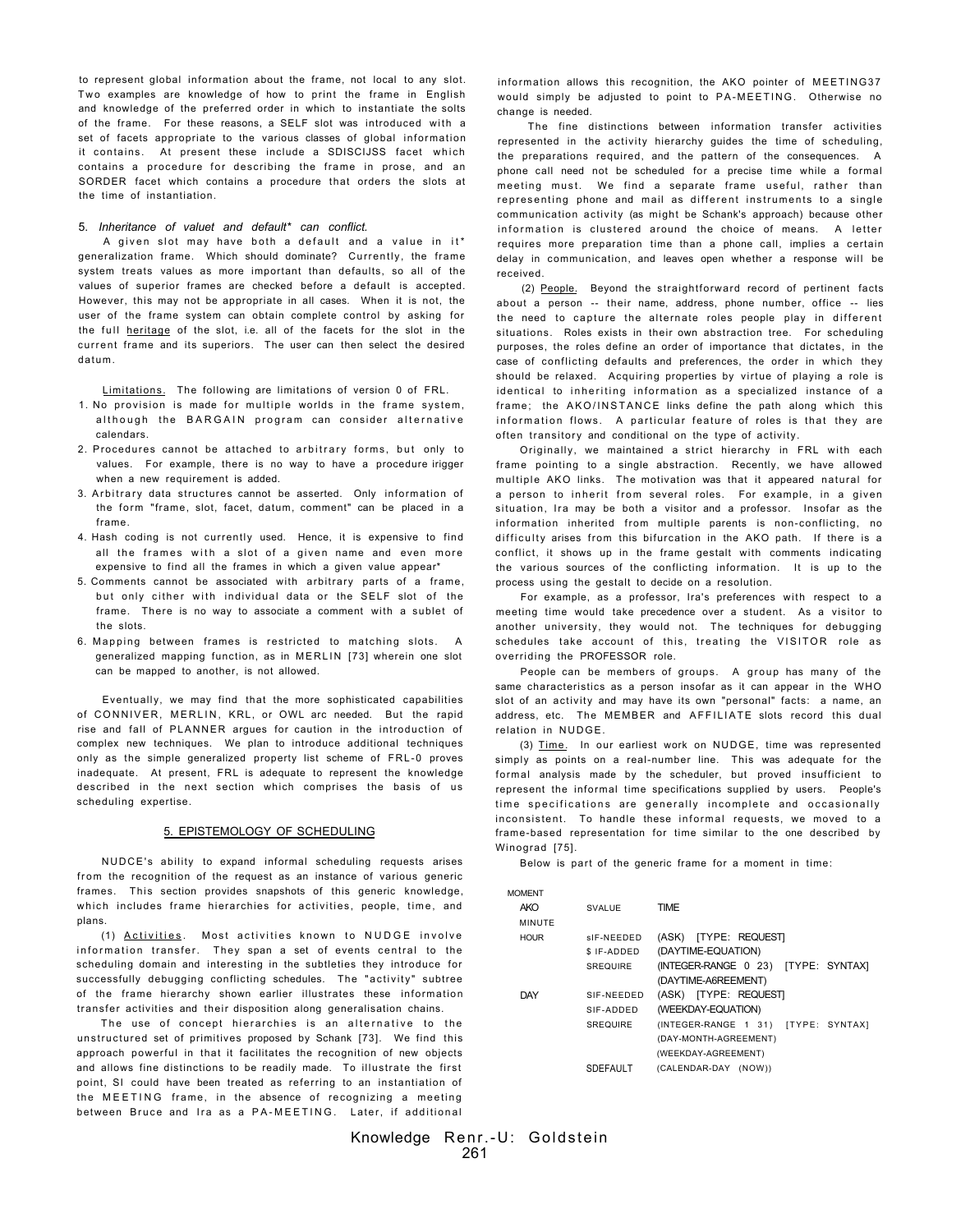| <b>WEEKDAY</b> | (ASK) [TYPE: REQUEST]<br>SIF-NEEOEO          |
|----------------|----------------------------------------------|
|                | (WEEKDAY-EQUATION) [TYPE: DEDUCE0]           |
|                | (WEEKDAY?) [TYPE: SYNTAX]<br><b>SREQUIRE</b> |
|                | (WEEKDAY-AGREEMENT) [TYPE: DEOUCEO]          |
| <b>DAYTIME</b> | SIF-KEEDED<br>(ASK) [TYPE: REQUEST]          |
|                | (DAYTIME-EQUATION) [TYPE: DEDUCED]           |
|                | (DAYTIME?) [TYPE: SYNTAX]<br>SREQUIRE        |
|                | (DAYTIME-AGREEMENT) [TYPE: DEDUCED]          |
| <b>MONTH</b>   | "similar to day'                             |
| <b>YEAR</b>    | "similar to day"                             |

The MOMENT frame can represent an incomplete request by creatine; an instance with only a few of the slots instantiated. The attached procedures ~ WEEKDAY-EQUATION and DAYTIME-EQUATION — derive as many additional descriptors as possible.

A set of time predicates (BEFORE, DURING, AFTER, etc.) have been implemented that allow a user lo ask questions regarding his calendar. For example, using the natural language front end, the system can be asked: "Is Ira free on Monday, February 7?"

The predicates take instantiated time frames as input and perform their analysis on a "need to know" basis. That is, (BEFORE MI M2) will return T even if MI and M2 are incomplete, providing there is sufficient information to make the required judgment. For example, MI may specify a moment in January without saving precisely when and M2 a moment in February. In this case, the BEFORE question can be answered despite ignorance of the exact time involved. In this fashion, we go beyond Winograd's original discussion of frame-based time-representations in that he did not consider the issues raised by reasoning with incomplete time specifications. Of course, the nature of the incompleteness may be such that no answer is possible. In this case, the time predicates report that the frames are too incomplete for an answer.

The time predicates can also tolerate a certain degree of inconsistency. For example, suppose a user asks if a meeting is possible with Bruce on Tuesday, January 20, 1977. In fact, January 20 is Monday. But if the frame system knows that Bruce is on vacation all of January, it is more appropriate for it to reply: "I assume you mean Monday, January 20. Bruce will be on vacation then." rather than first asking for a clarification and then telling the user his request will fail.

Inconsistency is detected by if-added methods which , in the course of deriving values, observe that they have computed a slot value that conflicts with a user supplied value. A comment regarding the inconsistency is placed both at the slot level and at the frame level. For example, the MOMENT frame for the inconsistent time specification given above would be:

### MOMENT<sub>12</sub>

WEEKDAY SVALUE TUESDAY [SOURCE: USER] MONDAY [SOURCE: DERIVEO] SELF SlOGICAt-STATE INCONSISTENT [SEE: WEEKDAY]

The time predicates report the inconsistency, and then attempt to answer the original question by reducing the inconsistency to an incompleteness. This is done by referencing an ordering on the slots corresponding to their relative reliability. Year dominates Month which dominates Day which dominates Weekday. The inferior slot values are ignored until the inconsistency is removed. The question is then answered using the resulting incomplete frame. At best, the time predicates have guessed correctly and the user has learned the answer to his question. At worst, he is alerted to the consistency and responds with a repetition of his original request with the inconsistency removed.

(4) Plans. It is uncommon to schedule isolated events. Typically, clusters of related activities are organized around a theme; a series of meetings to discuss the state of a group's research, work by several people on a joint paper. These clusters embody two kinds of interrelations in addition to the AKO/INSTANCE bond already discussed. First, there is a logical ordering of activities, which in the realms of scheduling nearly always entails a chronological ordering to be enforced. Second, activities can be broken down into subactivities; these represent sub-goals with respect to the purpose\*; of the activity itself. Opposing PREREQUISITE/POSTREQUISITK links connect frames possessing a logical ordering. The values of a PREREQUISITE slot name frames which must immediately precede it. Analogous SUB/SUPER links connect frames subordinate one to another. A plan is a group of frames connected by these pointers. These implement a procedural net in the style of Saccrdoti [75], which served to unify the ideas of ABSTRIPS and NOAH as schemes for representing planning knowledge.

An example of using a plan is illustrated in the scenario. NUDGE's R2 response alludes to a PA Progress Report, whose frame contains the following planning links.



Interconnections describing its subgoals and the order in which thr> must be accomplished permit the creation of an **IRStant**e mirroring this structure which satisfies the request. At R2 in the scenario, NUDGE makes a point of scheduling the preparation of a written progress report for Bruce which is clearly something to be accomplished before the newly scheduled meeting with Ira. The generic frame for PA-MEETING has a PREREQUISITE slot containing a requirement for this and an If-needed procedure to accomplish it.

### PA-MEETING

PREREQUISITE SREQUIRE (AKO REPORT) lIF-NEEDED (INSTANTIATE-AS-REQUIRED)

Frames and Knowledge. Frame systems have proved a eonvenient representation for knowledge that naturally falls into a taxonomy of successively more general categories. Individual frames are convenient for representing concepts that have multi-dimensional descriptions which may be potentially incomplete or inconsistent. However, the limits of frames as a representational scheme are not yet clearly understood. We plan extensions into different domains to understand these limitations.

### 6. BARGAINING BETWEEN GOALS

NUDGE translates an ill-defined, under-specified scheduling request into a complete specification, represented by the frame gestalt. This gostalt becomes the input to a scheduling program, BARGAIN, that seeks the best time for the requested activity if the desired time is unavailable. Other traditional scheduling programs could be employed as the gestalt is a complete and formal request. We use BARGAIN since it improves upon traditional decision analysis programs by incorporating AI techniques to control the search process.

BARGAIN is power-based in the sense that its competence is predicated on efficient search. It engages in a best-first search, as controlled by a static evaluation function that measures (1) the number of violated preferences, (2) their respective utilities and (3) the number of remaining conflicts. BARGAIN was originally designed by Goldstein [75] and implemented in CONNIYER by F. Kern [75j

BARGAIN employs a set of 8 search operators which constitute debugging strategies for time conflicts. One set are "resourcedrivon", i.e. they are experts on the physics of time and eliminate a conflict by altering the duration, interrupting, sharing or moving the event. The second set are "purpose-driven" and go outside the time domain to examine the topic of the meeting and alternative methods for accomplishing it An application of any one of these techniques produces a new calendar with the conflict resolved, and possibly new conflicts introduced. Each strategy has a cost associated with it. BARCAIN halts when it has found the best sequence of debugging